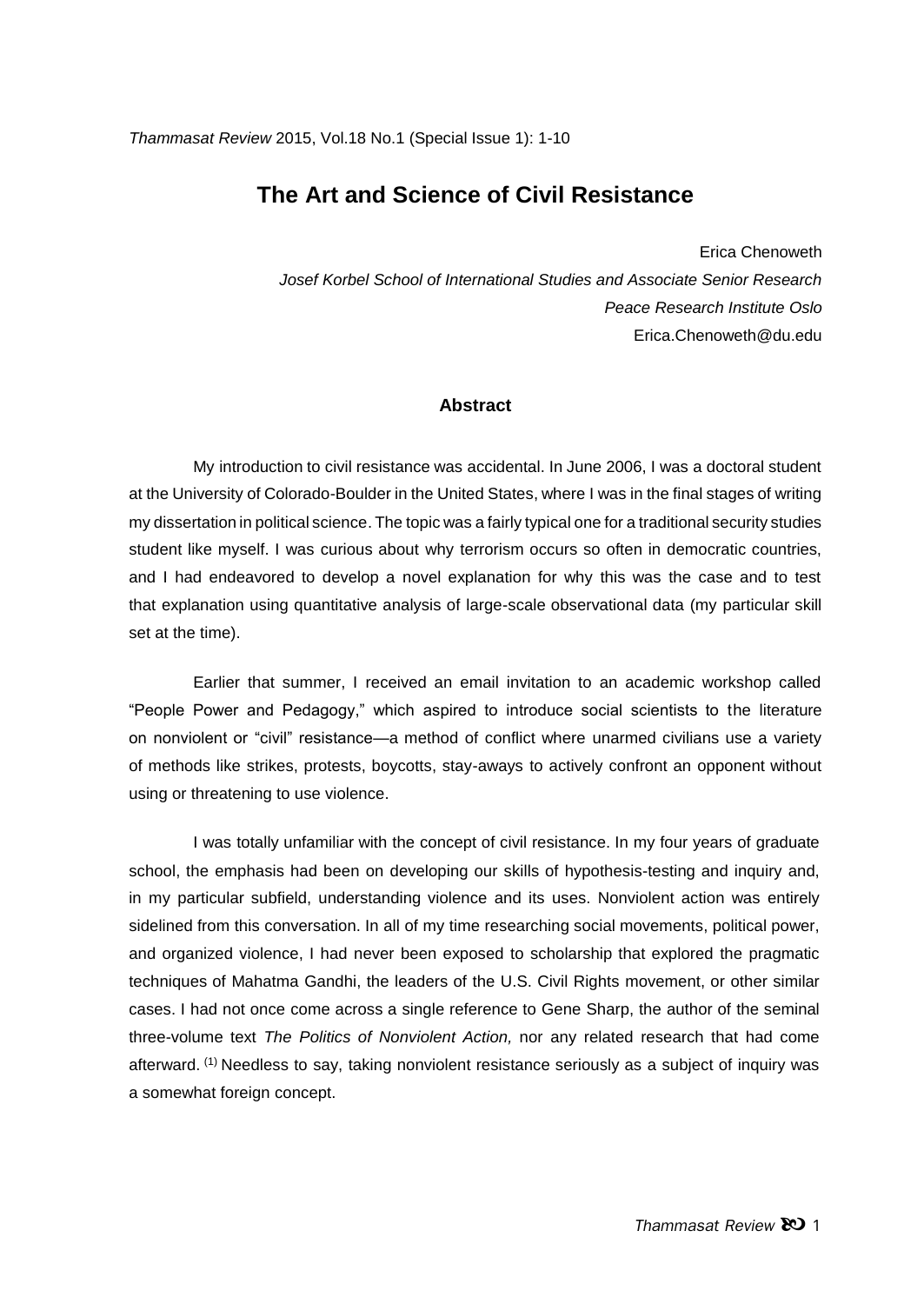### **The Science of Civil Resistance**

Nevertheless, I was intrigued and applied to the workshop. Hosted at Colorado College, the workshop was sponsored by the International Center on Nonviolent Conflict (ICNC), a private educational foundation dedicated to the dissemination of knowledge about the theory and practice of civil resistance. Its co-founders, Peter Ackerman and Jack Duvall, had written a book and produced a documentary series called *A Force More Powerful,* which catalogued a number of inspiring cases in which nonviolent action had succeeded in confronting truly brutal opponents (2000). Their aim at the workshop, I understood, was to present the most current academic material on this topic to try to get skeptics like me to teach about it in the classroom.

Soon after I applied to the workshop, I received an acceptance letter from ICNC followed by a FedEx package full of books and papers on civil resistance, its theoretical and strategic dimensions, and the ways people power movements had accomplished in many cases what violent rebellion could not. There were cases like Serbia, where the Otpor movement had initiated the downfall of Slobodan Milosevic; Poland, where the Solidarity movement had successfully challenged the entrenched Communist Party; the Philippines, where the People Power movement had removed Ferdinand Marcos from power; and the U.S. Civil Rights movement, where lunch counter sit-ins, boycotts, and marches had successfully desegregated dozens of cities in the Jim Crow South. These works made the claim—sometimes implicit, other times explicit that civil resistance in these cases was as effective or even more effective than armed struggle in achieving major political concessions.

Although I did find the various cases of successful civil resistance interesting, I thought they were exceptional. For every case like Serbia 2000, Poland 1989, or the Philippines 1986, I could recall a case like Tiananmen Square, Hungary 1956, or Burma 1988. After all, even Mahatma Gandhi's dubious victory in expelling the British from India had ushered in a period of violent turmoil, punctuated by India's bloody partition with Pakistan. In essence, my concern was that scholars arguing that nonviolent resistance was more successful than violent resistance were essentially selecting on the dependent variable—examining primarily cases of success rather than cases of failure—and therefore were drawing fallacious inferences from them about their effectiveness.

Even more persistent was my suspicion that successful cases could be explained by other factors—weak states incapable of suppressing unarmed actors, international actors willing to patronize them, moderately democratic institutions that accommodated them, social, economic, or demographic characteristics that predisposed some populations to embrace nonviolent action where others would turn to violence, or plain old government incompetence. As such, my view was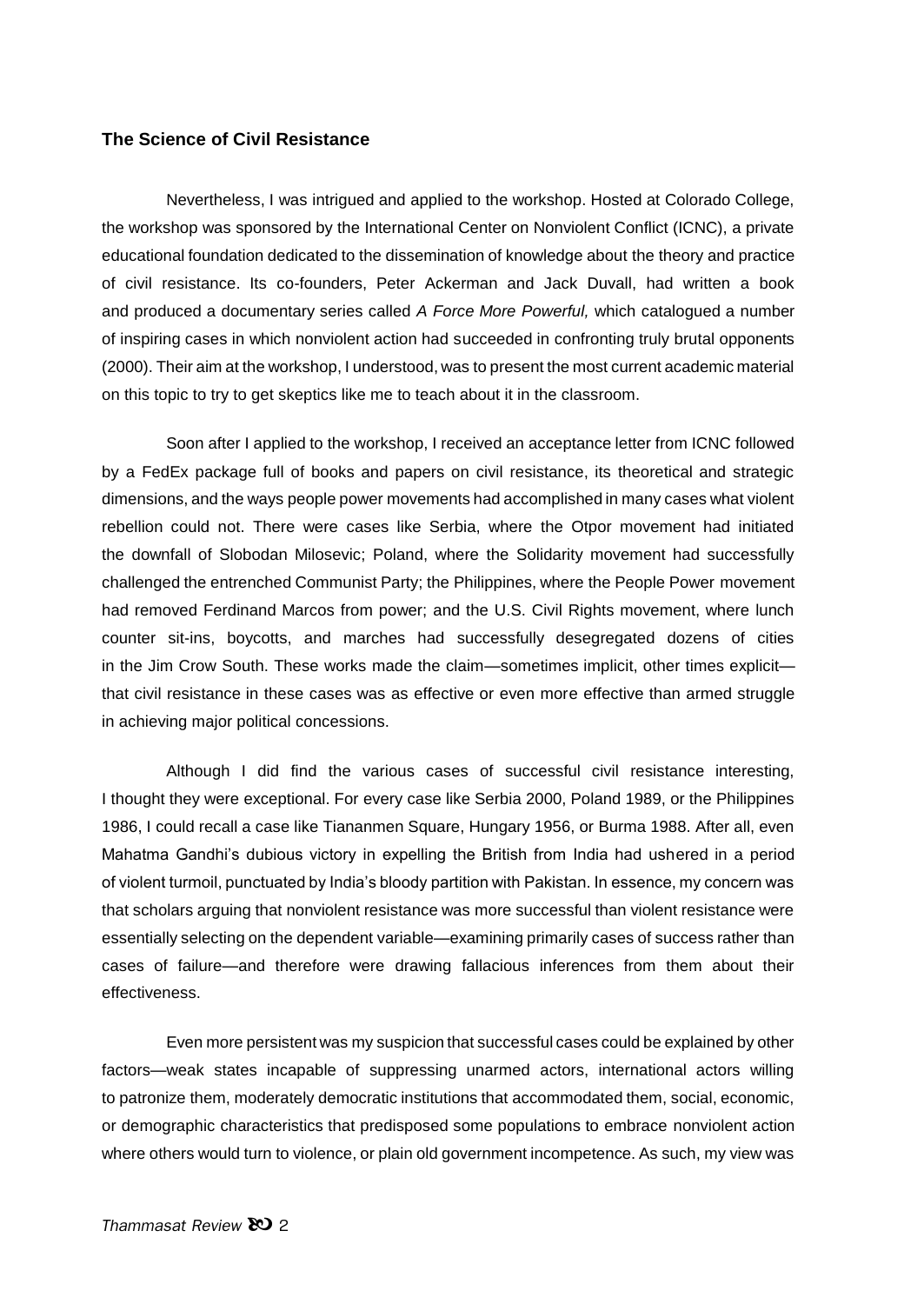that those who argued that nonviolent resistance was effective must take such factors into account systematically.

I voiced these concerns repeatedly throughout the workshop and expressed my desire for more and better data on the phenomenon. Maria Stephan, then academic outreach coordinator for ICNC, was receptive to my concerns but was also eager to challenge me: "Well, how would we know if civil resistance was as effective as armed struggle? How would one develop a study that tested your hypotheses about structural factors explaining the outcomes?" Maria had just completed her own doctoral thesis on the topic of "extending the nonviolent battlefield," or how nonviolent self-determination movements could solicit third-party support to increase their leverage (2005).

In response, I developed what I thought would be a reasonable research design that could assess—systematically and empirically—both the relative rates of success of nonviolent and violent mass movements as well as the underlying causes for these successes, while controlling for a variety of other factors that might influence campaign outcomes. The study, I ventured, would have to be much broader in scope that the limited number of cases examined by much extant literature on nonviolent resistance. It would have to include all known cases—both successes and failures—rather than making inferences from a relatively small number of cases. It would have to feature wide geographic and temporal scope so as to increase the number of observations in a way that would provide more statistical power to the study. Given Maria's recent fieldwork, familiarity with different cases, and vast knowledge of the canonical literature, we decided to combine our skill sets and conduct a study on whether it was indeed the case that nonviolent resistance was a relatively effective form of political struggle. Maria and I agreed that if it turned out that civil resistance was not very effective, then we had better find that out sooner rather than later.

My own reservations about the effectiveness of nonviolent action directed me to take a particularly skeptical approach to the data collection and analysis, applying a "hard test" to nonviolent action wherever possible. This is reflected somewhat in the sample population itself. I decided we would only include cases where the insurgents were seeking the removal of the incumbent regime, territorial self-determination, or the expulsion of a foreign military occupation—I saw these as "maximalist" goals that fundamentally altered the shape of the state and would therefore be more difficult to achieve. Data coverage would be global and cover the time period 1900-2006. Whether it was nonviolent or violent, we would only code a case as "successful" if it achieved the full removal of the incumbent leader, de jure and de facto secession, or the expulsion of a foreign military. The campaign had to achieved this objective within a year of its peak, and it had to have had a discernable impact on this outcome. Moreover,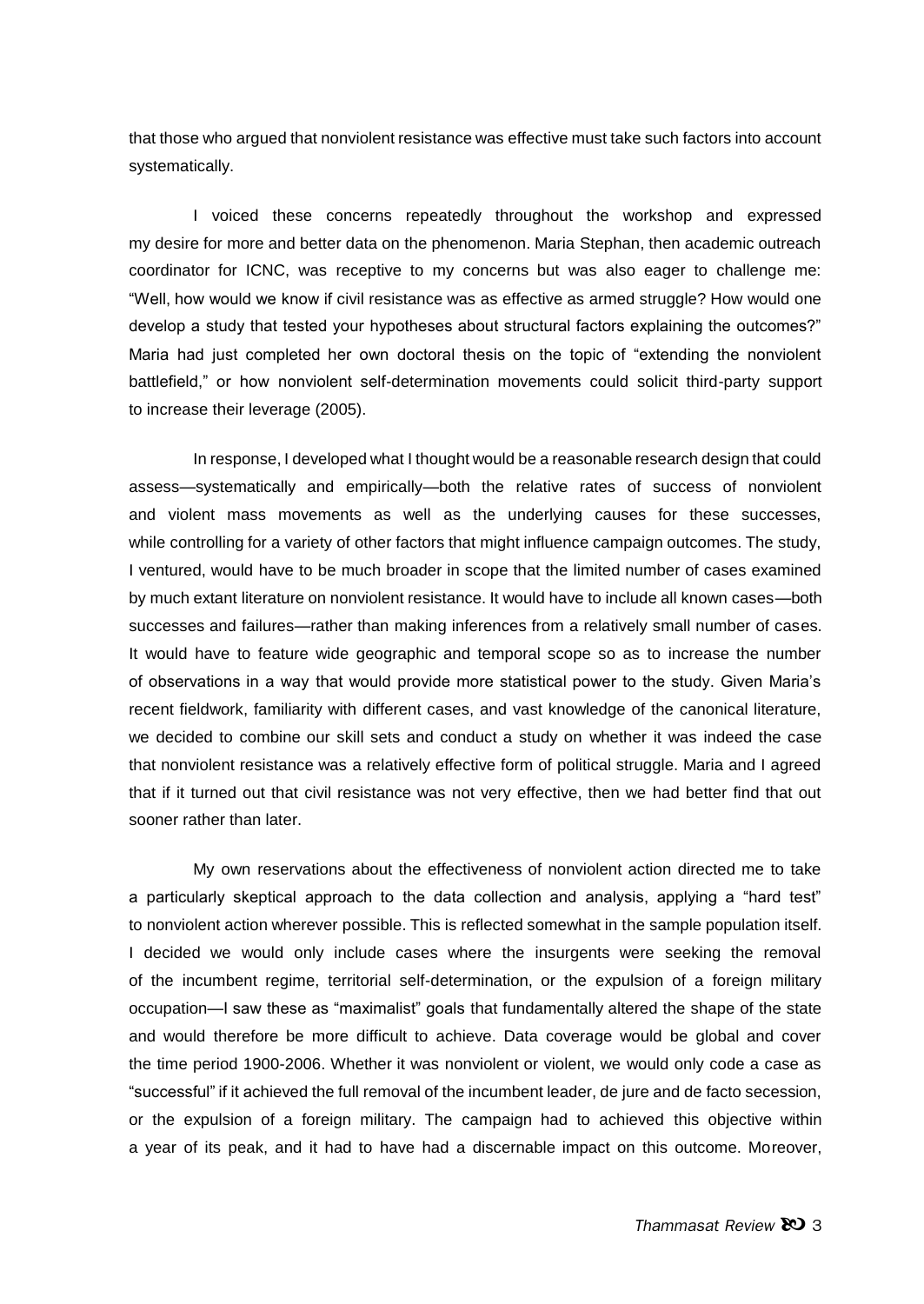we could collect data on a variety of features of the campaign's structural environment—including features of the regime, socio-economic trends, ethno-linguistic characteristics of the population, international support for the campaign or the regime, region, and time period—and we would account for these factors when identifying the correlates of success.

To obtain the cases of violent insurgency, we included cases of intrastate conflict from the Correlates of War dataset, which features cases of organized armed actors using violence against one another that results in at least 1,000 battle deaths. I then turned to collecting data on analogous nonviolent campaigns. Drawing on thousands of source materials—including encyclopedias, bibliographies, case studies, historical documents, news reports, and other scholars' published lists of popular revolutions—I assembled a list of cases of nonviolent mass mobilization featuring at least 1,000 observed participants seeking maximalist goals from 1900-2006. I circulated this list to experts of nonviolent action—including some of ICNC's staff and academic advisors, as well as subject experts like Doug Bond—to ask for any additions and to get their sense of whether we had properly characterized the outcomes of these campaigns (e.g. successes, partial successes, or failures). At the end of this often tedious process, we had produced the Nonviolent and Violent Campaigns and Outcomes (NAVCO) data set (version 1.0)—the first dataset of 323 maximalist campaigns over 106 years with global coverage.

Then I ran the numbers, and I was shocked. More than 50% of the nonviolent campaigns succeeded whereas about 26% of the violent ones did. Moreover, when I ran a variety of regression models that included features of the regime as control variables, I could find no systematic statistical association between structural features of the country and the outcomes of the campaigns. Generally speaking, nonviolent campaigns were succeeding more often than violent campaigns *despite* a variety of structural factors that we typically associate with predetermining such outcomes. Other studies have since reached similar conclusions (Johnstad 2010).

Maria and I published our results in two phases (Stephan and Chenoweth 2008; Chenoweth and Stephan 2011). Our book, *Why Civil Resistance Works: The Strategic Logic of Nonviolent Conflict*, hit the shelves during the height of the so-called Arab Spring, a series of upheavals that leant greater urgency to the need for even more systematic, empirical research on the topic. ICNC gave me a five-year contract to further develop the NAVCO Data Project to provide greater detail on the characteristics and tactics of different campaigns, resulting in the publication of the NAVCO 2.0 data set (Chenoweth and Lewis 2013). The NAVCO 2.0 data set contains annual data on a variety of organizational characteristics of 250 nonviolent and violent campaigns from 1946-2006. Additionally, ICNC's support will allow me to release NAVCO 3.0, which contains data on the tactical sequences of nonviolent and violent campaigns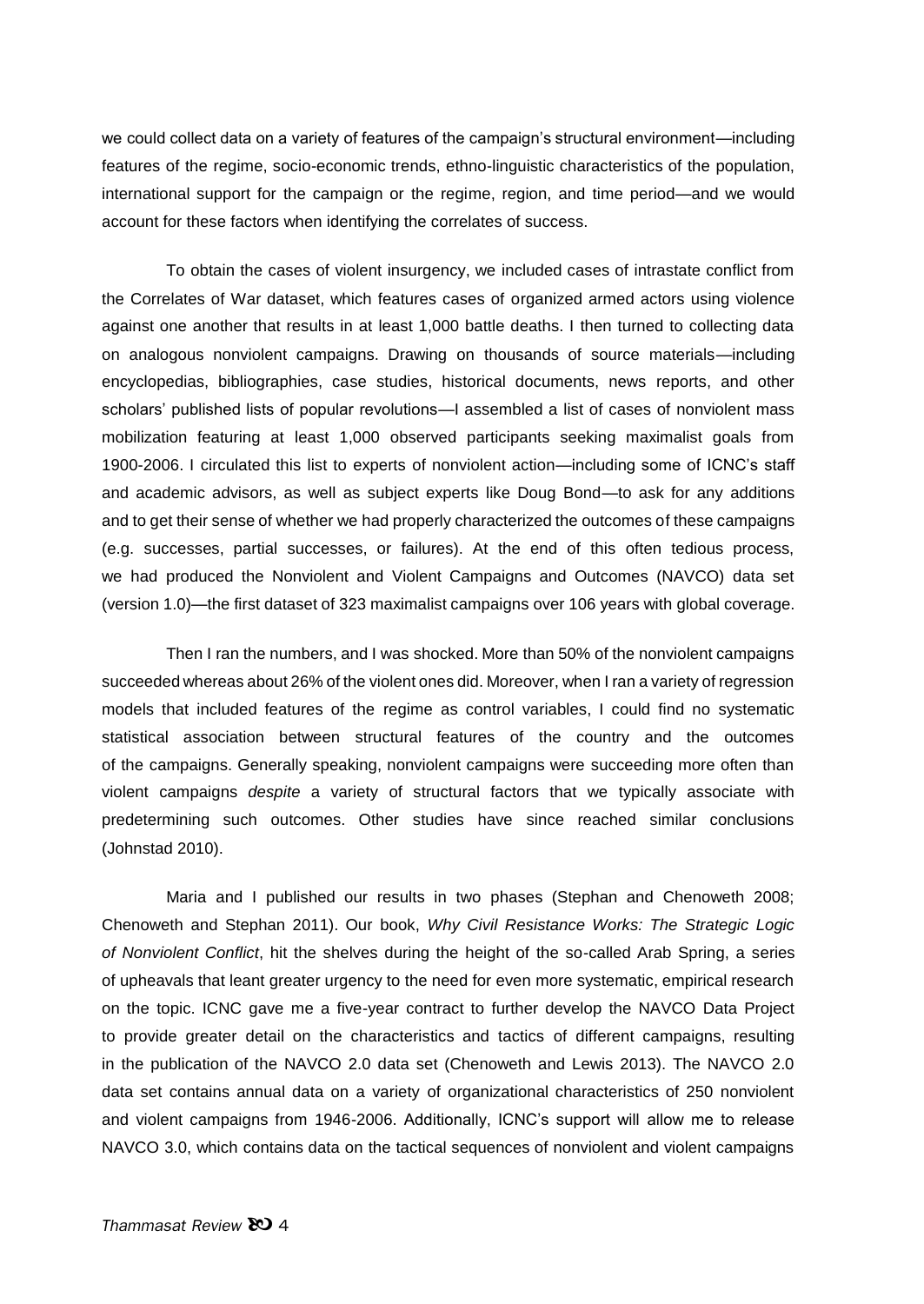in 30 countries from 1987-2012, in late 2015. At this point, the release of the NAVCO data set has catalyzed a number of new studies on civil resistance (see Chenoweth and Cunningham 2013; Shock 2013; Stoddard 2013).

It would be wholly inaccurate to claim that the NAVCO Data Project project was the first to apply scientific principles to the study of civil resistance, nor would it be accurate to claim that the quantitative approach is superior to more qualitative approaches. Indeed, decades of scholarship on the topic had produced volumes of high-quality research (see Carter, et al., 2006 for a compilation), and many more were pursuing compelling projects at the same time Maria and I were conducting our study (e.g. Ackerman and Kruegler 1994; King 2007; Lakey 2012; Martin 2007; Mattaini 2013; Nepstad 2011; Roberts and Ash 2010; Schock 2003; Schock 2005; Sharp 2005; Zunes, et al 1999). It is from these careful and persuasive works that Maria and I drew our main insights and—indeed—many of the cases in our analysis. However, our study devotes considerable attention to the potential reservations of the most skeptical reader—the person who believes that violence is effective, who sees nonviolent resistance as hopelessly naïve, or who sees advocates of nonviolent action as people who fundamentally believe that only nonviolent action is morally justifiable and cherry-pick examples from history to make this point.

The way we constructed our study—as observers who are interested in the strategic utility of nonviolent action compared with armed struggle, regardless of the ethical dimensions at play—and the results that we obtained—dealt head-on with these critiques and showed them to be groundless. The skeptical, scientific approach seems to have resonated within many people and created acceptance of nonviolent resistance as a viable method of political change, even among many people who ordinarily would not take it seriously (Howes 2013).

Regardless, I find it unsatisfying to suggest that the purely empirical approach to nonviolent action is somehow inherently superior to practically-oriented or even principled approaches. This is partially because in practice, it appears that civil resistance is as much an art as it is a science.

### **The Art of Civil Resistance**

In our qualitative analysis of what makes nonviolent campaigns succeed or fail, Maria and I identified a few essential tasks that nonviolent movements must achieve. These observations are based on our comparative case studies of nonviolent campaigns in Iran, the Palestinian Territories, the Philippines, and Burma.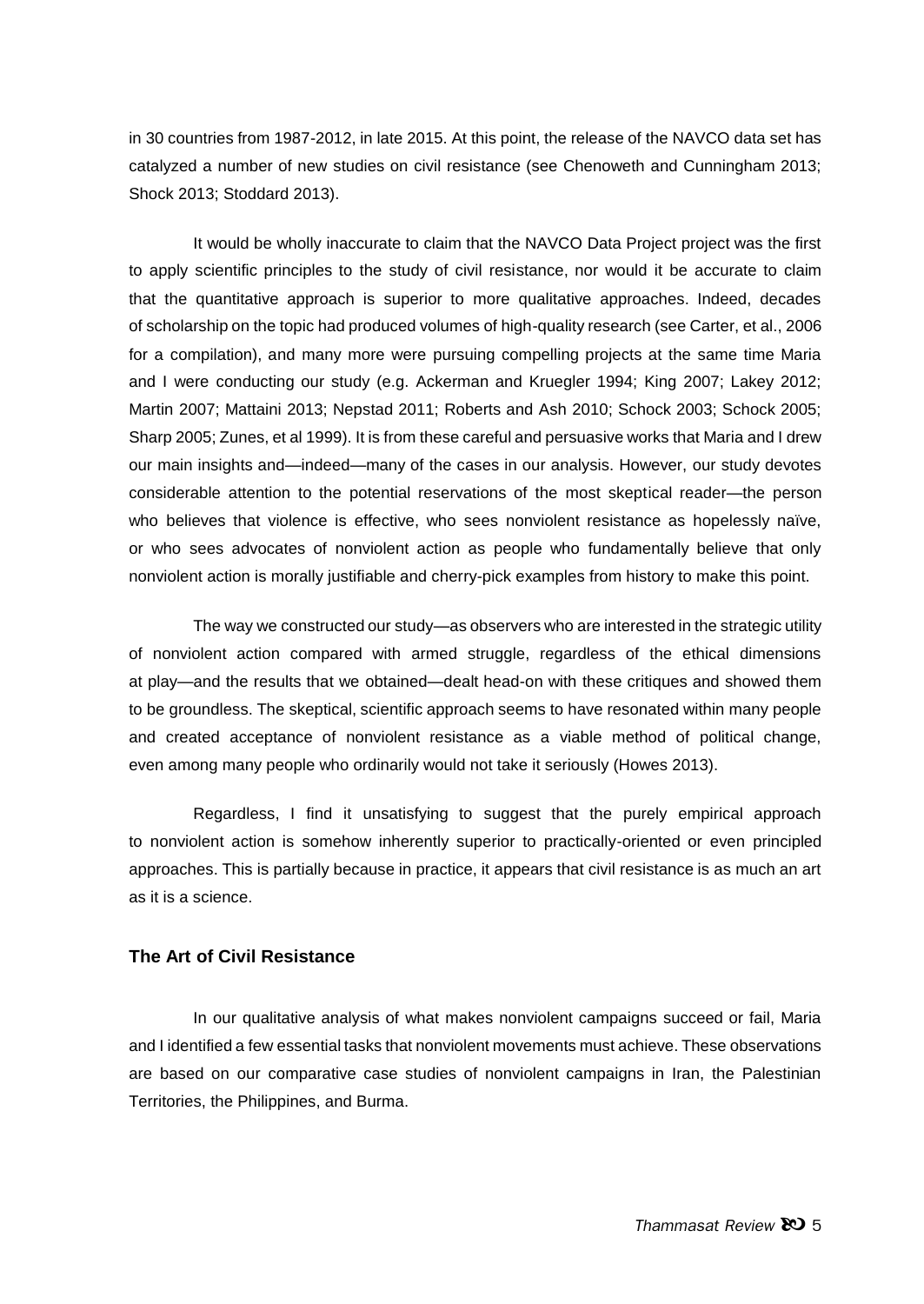The first essential task is to develop an alternative vision of the future that has widespread appeal among the population. Although this may seem like an obvious step in the development of any civil resistance campaign, the degree to which movements are able to achieve this unified vision greatly influences the second essential task—whether the movement can maximize the participation of a broad-based following that cuts across social cleavages. Mass participation across diverse sectors of society is a key determinant of whether a campaign succeeds (Chenoweth and Stephan 2011).

Mass participation allows the movement to achieve another essential task—provoking defections among regime elites. Erstwhile regime functionaries are much more likely to abandon the power holder when it appears that massive numbers of civilians support his ouster. When economic and business elites, media figures, intelligence officials, civilian bureaucrats, security forces, and other pillars of society withdraw their support from the power holder, even the most diabolical dictator cannot hold onto power.

At the same time, nonviolent movements must minimize participants' exposure to repression, sometimes in the face of considerable brutality by the regime (Summy 1994; Martin 2007). One way to do this is to engage in education, training, and preparation so that participants are able to maintain nonviolent discipline in the face of the violence directed against them. Another way is to shift between methods of concentration (where people congregate in a particular space, as with a public protest) and methods if dispersion (where people stay away from public spaces, as with a stay-at-home demonstration) (Schock 2005; Burrowes 1996).

Moreover, movements actually have to develop techniques to maintain resilience during times of great confusion, uncertainty, and adversity—while maintaining realistic expectations about what the movement can achieve and when. The average nonviolent campaign, for example, lasted for about three years. This means that nonviolent movements must anticipate a multi-year campaign—and prepare for this accordingly.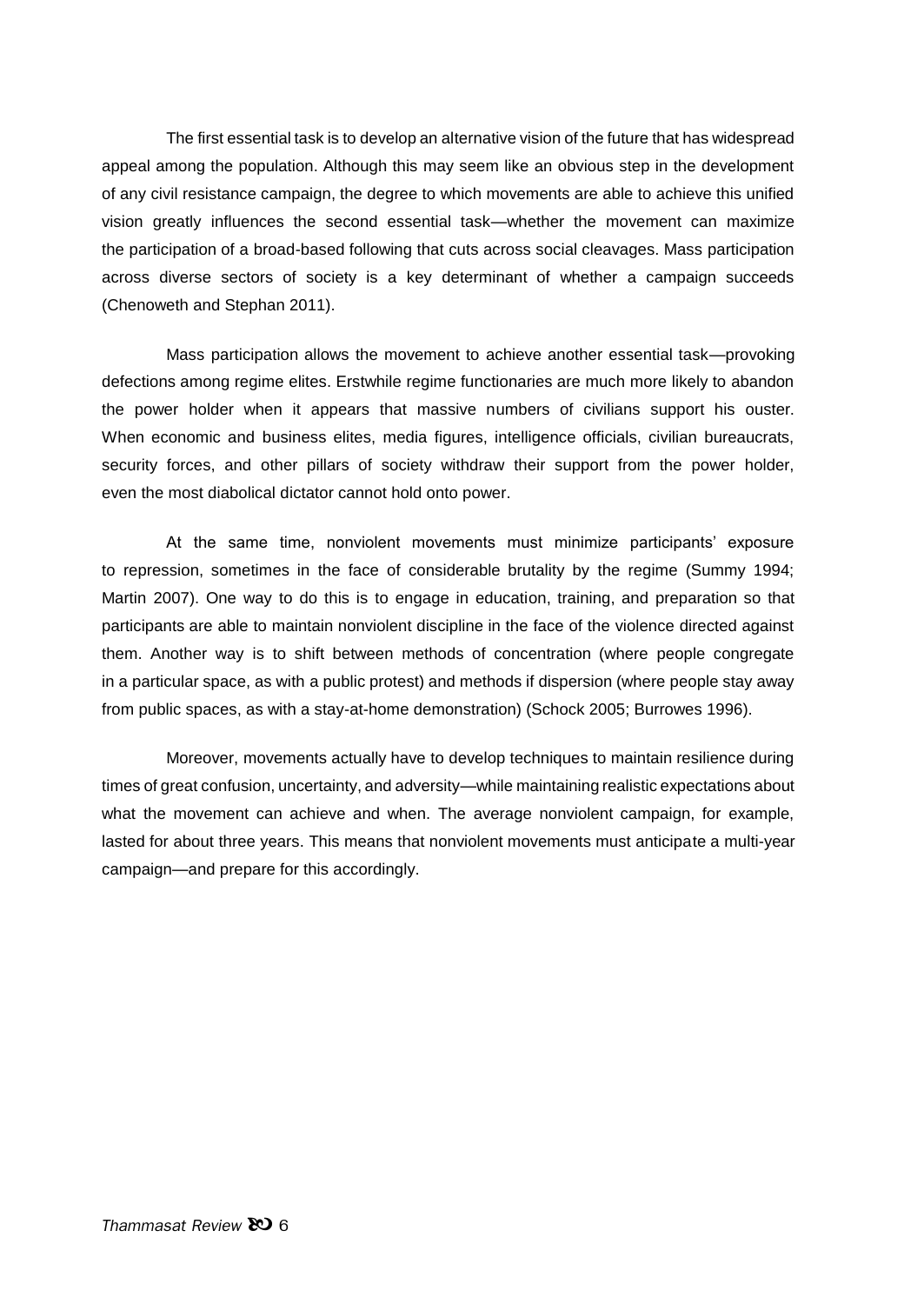The six tasks are summarized in Table 1.

# **Table 1. Six Essential Tasks of Nonviolent Movements**

- 1. Develop an alternate vision of the future with widespread appeal
- 2. Maximize diverse participation
- 3. Provoke defections
- 4. Minimize risk of repression
- 5. Shift between methods of concentration and dispersion
- 6. Anticipate and prepare to wage a multi-year campaign

I would classify these six elements as "more art than science" because it is quite difficult to ascertain exactly why some campaigns are able to achieve them while others do not. Previous analysis suggests that it is not necessarily structural or environmental conditions—like political culture, regime type, demographics, or world region—that that predetermine which movements achieve these tasks (Chenoweth and Stephan 2011).

Although leadership may play a key role, current scholarship does not reveal which types of leadership models are most likely to animate nonviolent movements. Conventional wisdom suggests that a single charismatic leader is required to animate nonviolent movements, but we know that some movements, like the Otpor movement in Serbia, achieve these essential tasks without a highly concentrated or hierarchical leadership steering events in a predetermined sequence. Because such characteristics are so context-specific and subjective, moreover, it is difficult to imagine systematic empirical studies that can identify common features across movement leadership (or the lack thereof).

For the time being, it appears that the achievement of these essential tasks are better explained by phenomenal skill and creativity on the part of activists, as well as a widespread belief within society that the movement's goals are righteous, moral, and fair. This is not to say that using nonviolent action is always justified. It is, after all, a sort of "weapon" in a loose sense. As a consequence, I believe it is worth returning to the fundamental question of when the use of nonviolent action is legitimate—an avenue of further inquiry that I hope many scholars, artists, and citizens with will pursue.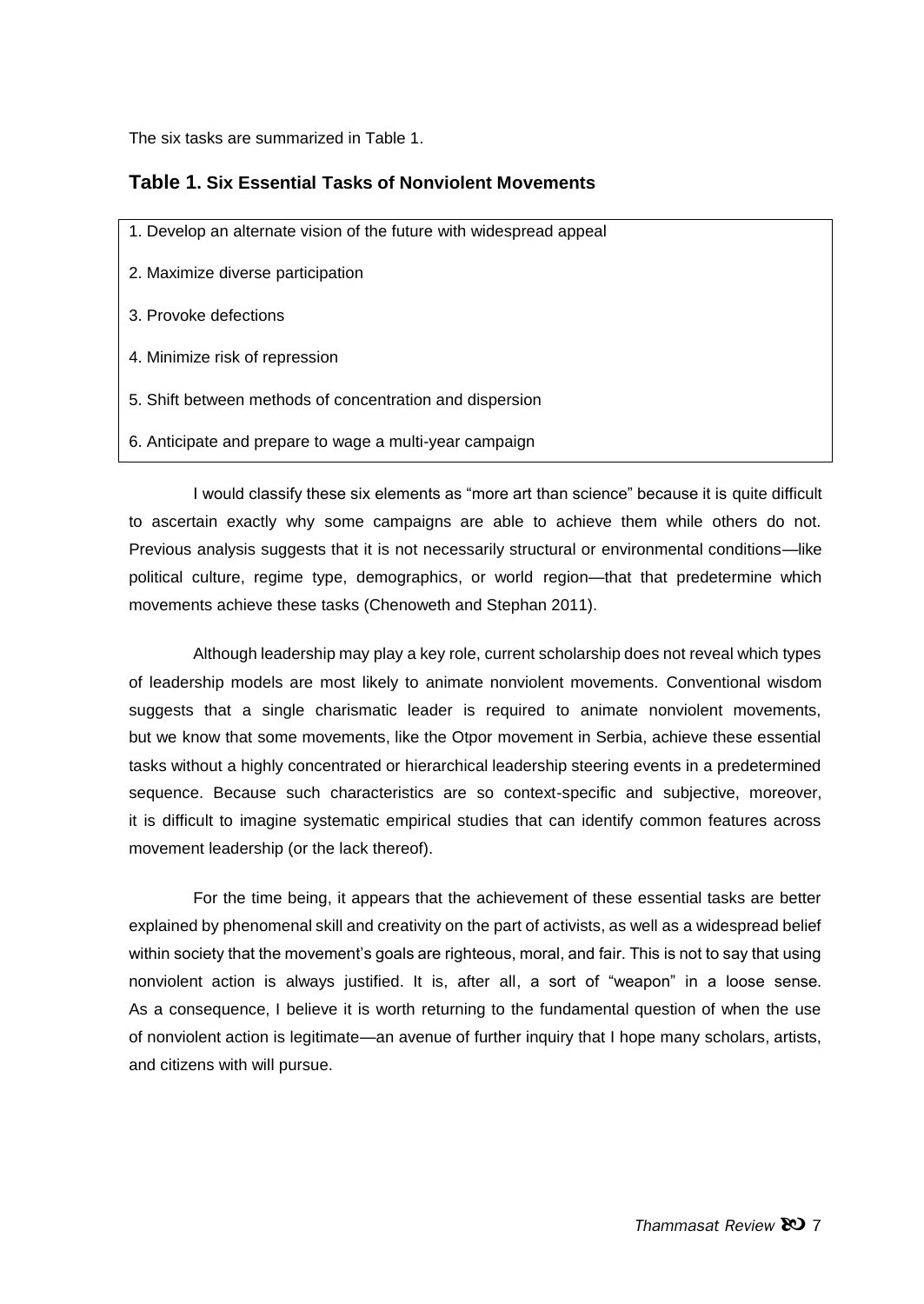## **Conclusion**

The past ten years of scholarship on civil resistance has vindicated many advocates of nonviolent resistance. Some, as with Sharp (1973, 2005), Ackerman and Krusgler (1994), and Ackerman and Duvall (2000), and Zunes, et al (1999) had long argued that nonviolent resistance was superior on strategic grounds. Others have long argued that nonviolent action made sense not only morally but also strategically. Given recent findings—that nonviolent action as a category of contention is more effective by far than violence—few of these advocates remain open to criticisms of naiveté. Instead, as Dustin Howes notes, it appears that advocates of violence are the ones who are tragically naïve (2013). Although nonviolent resistance does not always succeed, it appears to be more effective than violent alternatives, and it is certainly more effective than detractors of nonviolence would have us believe.

Despite recent advances in empirical scholarship, however, it is crucial to note that while there are consistent patterns among successful nonviolent campaigns, there is simply no universal formula for creating a viable or effective civil resistance movement. In my mind, this is fortunate. We know considerably more about *why* civil resistance works than we did a decade ago. Yet the inability to identify clear patterns in *how* civil resistance works protects its practitioners from real manipulation by outside actors. It also prevents small, cynical minorities from exploiting such knowledge to manufacture a movement that has no widespread backing. In other words, the lack of a universal formula ensures that nonviolent movements will remain homegrown, grassroots movements, despite many authoritarian governments' attempts to claim otherwise. Despite my view that recent empirical advances have bolstered the case made by those who champion nonviolent action both on strategic and principled grounds, I therefore take comfort in knowing that the outcomes of these campaigns will be determined not by numbers, charts, and formulas, but rather by moral inspiration, human creativity, and shared conviction.

### **Endnote**

(1) Despite my training in Boulder, CO, I had not exposed myself to the august legacy of scholar-activists like Kenneth and Elise Boulding.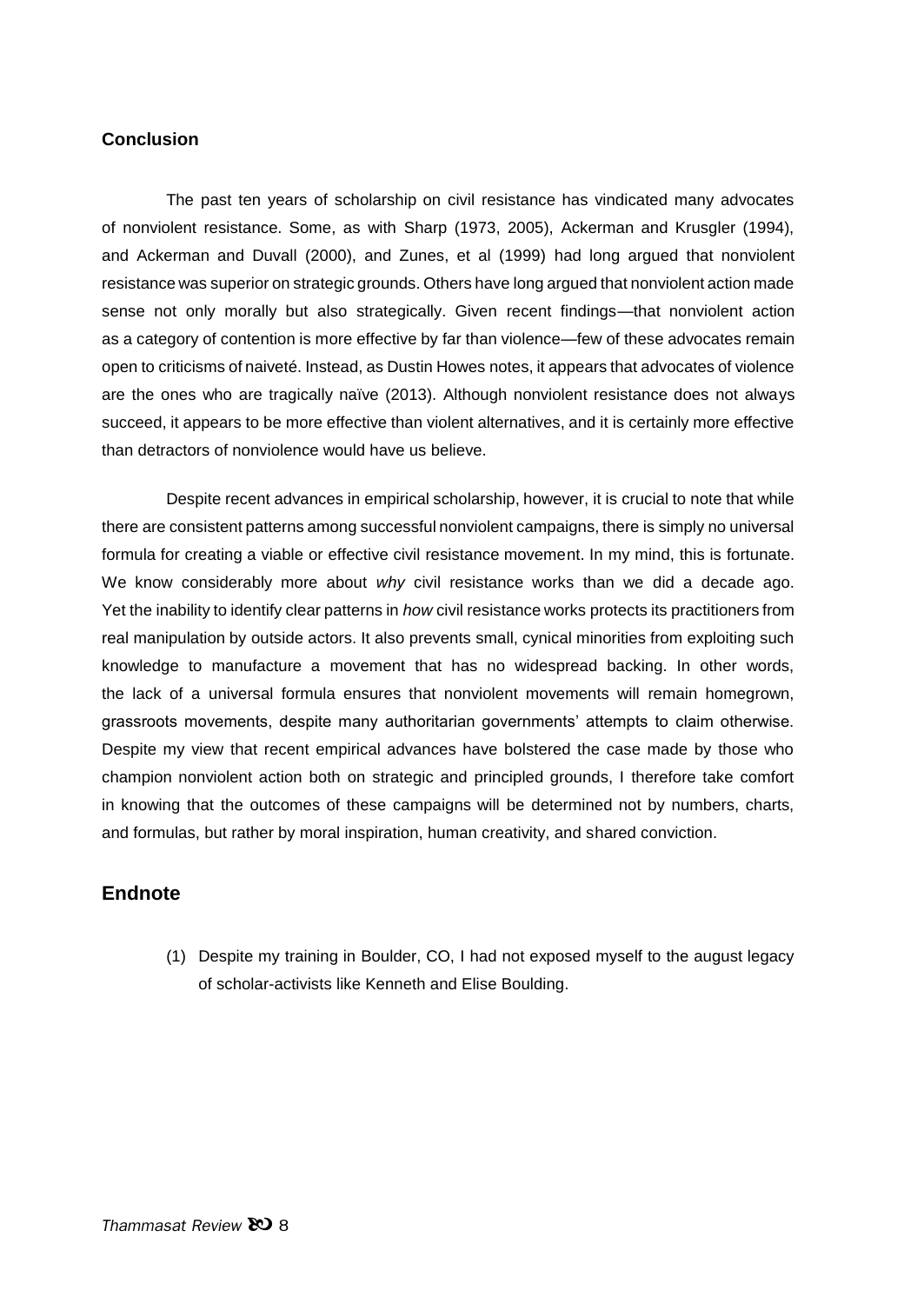### **References**

- Ackerman, P., & Duvall, J. (2000). *A force more powerful: People power in the 21st Century*. New York: Palgrave Macmillan.
- Ackerman, P., & Kruegler, C. (1994). *Strategic nonviolent conflict: The dynamics of people power in the twentieth century*. Westport, Conn.: Praeger.
- Burrowes, R. (1996). *The strategy of nonviolent defense: A Gandhian approach*. Albany, NY: State University of New York Press.
- Carter, A., Clark, H., & Randle, M. (2006). *People power and protest since 1945: A bibliography of nonviolent action*. London: Housmans Bookshop.
- Chenoweth, E., & Cunningham, K. (2013) Understanding nonviolent resistance: An introduction. *Journal of Peace Research* 50(3): 271-276.
- Chenoweth, E., & Lewis, O. (2013) Unpacking nonviolent campaigns: Introducing the NAVCO 2.0 Dataset. *Journal of Peace Research* 50(3): 415-423.
- Chenoweth, E., & Stephan, M. (2011) *Why civil resistance works: The strategic logic of nonviolent conflict*. New York: Columbia University Press.
- Howes, D. (2013) The failure of pacifism and the success of nonviolence. *Perspectives on Politics* 11(2): 427-446.
- Johnstad, P. (2010) Nonviolent democratization: A sensitivity analysis of how transition mode and violence impact the durability of democracy. *Peace and Change* 35(3): 464-482.
- Karatnycky, A. (2005). *How freedom is won: From civic resistance to durable democracy* (P. Ackerman, Ed.). Washington, DC: Freedom House.
- King, M. (2007) *A quiet revolution: The First Palestinian Intifada and nonviolent resistance*. New York: Nation Books.
- Lakey, G. (2012) *Global Nonviolent Action Database*. Swarthmore College.
- Martin, B. (2007) *Justice ignited: Dynamics of backfire*. Lanham, MD: Rowman and Littlefield.
- Mattaini, M. (2013) *Strategic nonviolent power: The science of Satyagraha*. Athabasca University Press.

Nepstad, S. (2011) *Nonviolent revolutions in the 20th century*. New York: Oxford University Press.